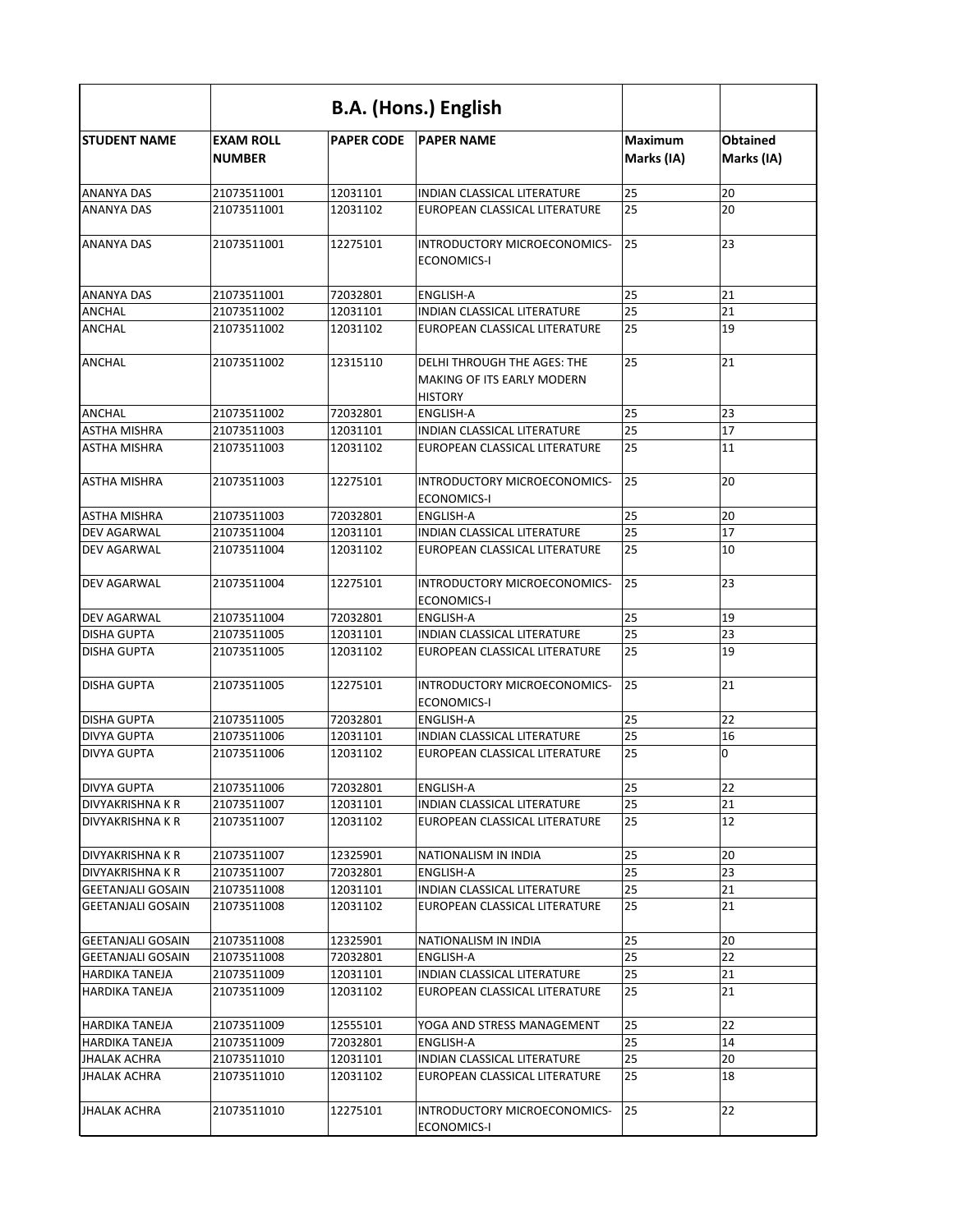| <b>JHALAK ACHRA</b>            | 21073511010 | 72032801 | <b>ENGLISH-A</b>                                          | 25 | 21 |
|--------------------------------|-------------|----------|-----------------------------------------------------------|----|----|
| <b>JIGYASHA FULARA</b>         | 21073511011 | 12031101 | INDIAN CLASSICAL LITERATURE                               | 25 | 19 |
| JIGYASHA FULARA                | 21073511011 | 12031102 | EUROPEAN CLASSICAL LITERATURE                             | 25 | 11 |
| <b>JIGYASHA FULARA</b>         | 21073511011 | 12555101 | YOGA AND STRESS MANAGEMENT                                | 25 | 23 |
| <b>JIGYASHA FULARA</b>         | 21073511011 | 72032801 | <b>ENGLISH-A</b>                                          | 25 | 23 |
| <b>KAIF</b>                    | 21073511012 | 12031101 | <b>INDIAN CLASSICAL LITERATURE</b>                        | 25 | 17 |
| <b>KAIF</b>                    | 21073511012 | 12031102 | EUROPEAN CLASSICAL LITERATURE                             | 25 | 11 |
| <b>KAIF</b>                    | 21073511012 | 12325901 | NATIONALISM IN INDIA                                      | 25 | ۱o |
| KAIF                           | 21073511012 | 72032801 | <b>ENGLISH-A</b>                                          | 25 | 15 |
| <b>KHUSHI</b>                  | 21073511013 | 12031101 | <b>INDIAN CLASSICAL LITERATURE</b>                        | 25 | 18 |
| <b>KHUSHI</b>                  | 21073511013 | 12031102 | EUROPEAN CLASSICAL LITERATURE                             | 25 | 13 |
| <b>KHUSHI</b>                  | 21073511013 | 12325901 | NATIONALISM IN INDIA                                      | 25 | 20 |
| <b>KHUSHI</b>                  | 21073511013 | 72032801 | <b>ENGLISH-A</b>                                          | 25 | 23 |
| <b>KOMAL PANDEY</b>            | 21073511014 | 12031101 | <b>INDIAN CLASSICAL LITERATURE</b>                        | 25 | 20 |
| <b>KOMAL PANDEY</b>            | 21073511014 | 12031102 | EUROPEAN CLASSICAL LITERATURE                             | 25 | 20 |
| <b>KOMAL PANDEY</b>            | 21073511014 | 12325901 | NATIONALISM IN INDIA                                      | 25 | 20 |
| <b>KOMAL PANDEY</b>            | 21073511014 | 72032801 | <b>ENGLISH-A</b>                                          | 25 | 20 |
| MANPREET KAUR TALW 21073511015 |             | 12031101 | INDIAN CLASSICAL LITERATURE                               | 25 | 22 |
| MANPREET KAUR TALW 21073511015 |             | 12031102 | EUROPEAN CLASSICAL LITERATURE                             | 25 | 21 |
| MANPREET KAUR TALW 21073511015 |             | 12555101 | YOGA AND STRESS MANAGEMENT                                | 25 | 22 |
| MANPREET KAUR TALW 21073511015 |             | 72032801 | <b>ENGLISH-A</b>                                          | 25 | 23 |
| <b>MANSHI ANAND</b>            | 21073511016 | 12031101 | <b>INDIAN CLASSICAL LITERATURE</b>                        | 25 | 21 |
| <b>MANSHI ANAND</b>            | 21073511016 | 12031102 | EUROPEAN CLASSICAL LITERATURE                             | 25 | 20 |
| <b>IMANSHI ANAND</b>           | 21073511016 | 12325901 | NATIONALISM IN INDIA                                      | 25 | 20 |
| MANSHI ANAND                   | 21073511016 | 72032801 | <b>ENGLISH-A</b>                                          | 25 | 21 |
| <b>MANSHI PAL</b>              | 21073511017 | 12031101 | <b>INDIAN CLASSICAL LITERATURE</b>                        | 25 | 20 |
| <b>MANSHI PAL</b>              | 21073511017 | 12031102 | EUROPEAN CLASSICAL LITERATURE                             | 25 | 14 |
| <b>MANSHI PAL</b>              | 21073511017 | 12555101 | YOGA AND STRESS MANAGEMENT                                | 25 | 23 |
| <b>MANSHI PAL</b>              | 21073511017 | 72032801 | <b>ENGLISH-A</b>                                          | 25 | 20 |
| <b>MAYANK MOHAN</b>            | 21073511018 | 12031101 | INDIAN CLASSICAL LITERATURE                               | 25 | 20 |
| <b>MAYANK MOHAN</b>            | 21073511018 | 12031102 | EUROPEAN CLASSICAL LITERATURE                             | 25 | 11 |
| <b>MAYANK MOHAN</b>            | 21073511018 | 12325901 | NATIONALISM IN INDIA                                      | 25 | 20 |
| <b>MAYANK MOHAN</b>            | 21073511018 | 72032801 | <b>ENGLISH-A</b>                                          | 25 | 21 |
| <b>MINESH KUMAR</b>            | 21073511019 | 12031101 | <b>INDIAN CLASSICAL LITERATURE</b>                        | 25 | 17 |
| <b>MINESH KUMAR</b>            | 21073511019 | 12031102 | EUROPEAN CLASSICAL LITERATURE                             | 25 | 13 |
| <b>MINESH KUMAR</b>            | 21073511019 | 12555101 | YOGA AND STRESS MANAGEMENT                                | 25 | 22 |
| <b>MINESH KUMAR</b>            | 21073511019 | 72032801 | <b>ENGLISH-A</b>                                          | 25 | 23 |
| <b>MUSKAN ABROL</b>            | 21073511020 | 12031101 | <b>INDIAN CLASSICAL LITERATURE</b>                        | 25 | 20 |
| <b>MUSKAN ABROL</b>            | 21073511020 | 12031102 | EUROPEAN CLASSICAL LITERATURE                             | 25 | 19 |
| <b>MUSKAN ABROL</b>            | 21073511020 | 12055103 | HINDI CINEMA AUR USKA ADHYAYAN                            | 25 | 23 |
| <b>MUSKAN ABROL</b>            | 21073511020 | 72032801 | <b>ENGLISH-A</b>                                          | 25 | 23 |
| <b>NANDINI SHARMA</b>          | 21073511021 | 12031101 | INDIAN CLASSICAL LITERATURE                               | 25 | 16 |
| NANDINI SHARMA                 | 21073511021 | 12031102 | EUROPEAN CLASSICAL LITERATURE                             | 25 | 11 |
| <b>NANDINI SHARMA</b>          | 21073511021 | 12275101 | <b>INTRODUCTORY MICROECONOMICS-</b><br><b>ECONOMICS-I</b> | 25 | 20 |
| NANDINI SHARMA                 | 21073511021 | 72032801 | <b>ENGLISH-A</b>                                          | 25 | 22 |
| <b>NARGIS BANOO</b>            | 21073511022 | 12031101 | INDIAN CLASSICAL LITERATURE                               | 25 | 20 |
| <b>NARGIS BANOO</b>            | 21073511022 | 12031102 | EUROPEAN CLASSICAL LITERATURE                             | 25 | 17 |
| NARGIS BANOO                   | 21073511022 | 12325901 | NATIONALISM IN INDIA                                      | 25 | 21 |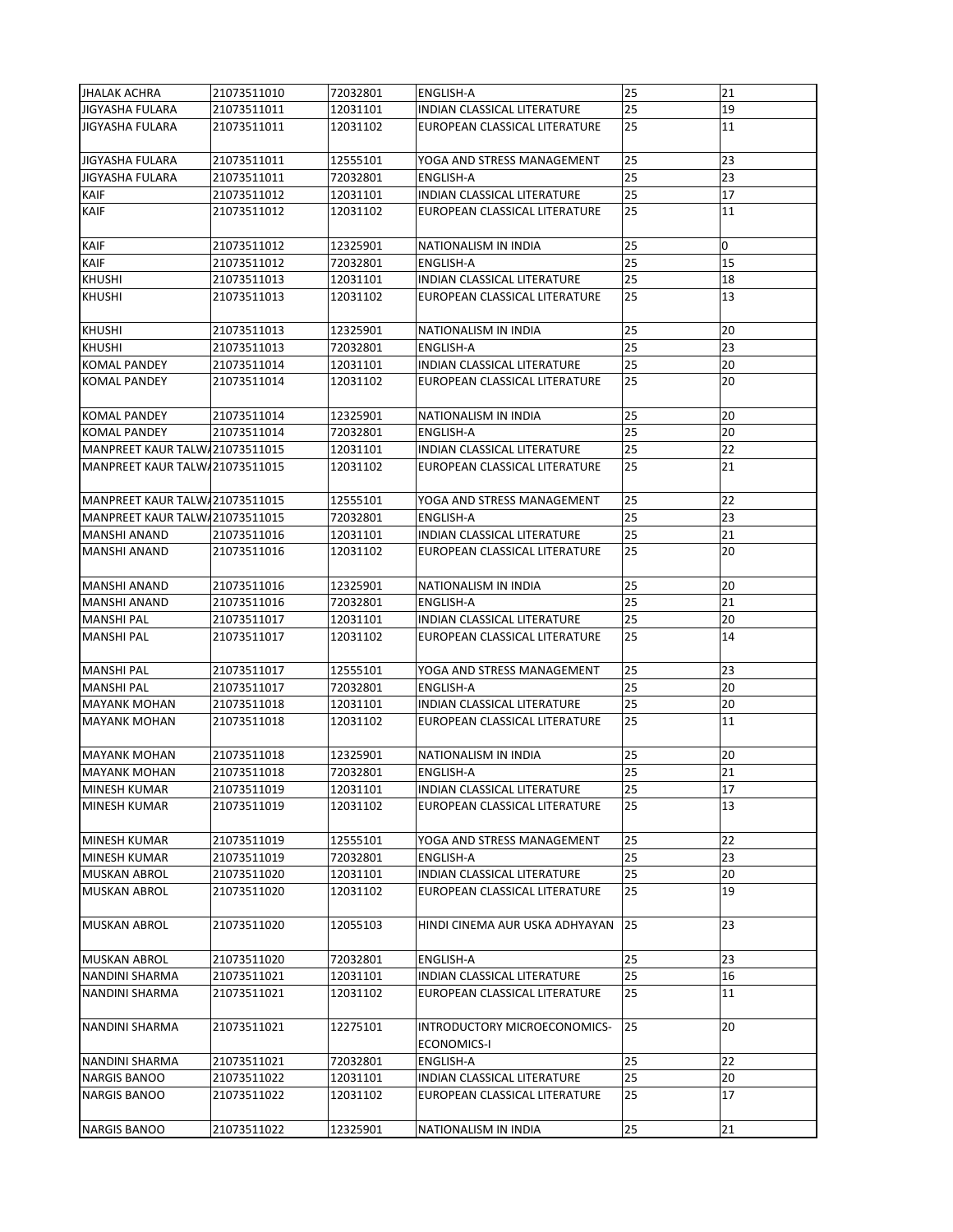| <b>NARGIS BANOO</b>             | 21073511022 | 72032801 | <b>ENGLISH-A</b>                                                                          | 25 | 22             |
|---------------------------------|-------------|----------|-------------------------------------------------------------------------------------------|----|----------------|
| <b>NISHU SAGAR</b>              | 21073511023 | 12031101 | INDIAN CLASSICAL LITERATURE                                                               | 25 | 16             |
| <b>NISHU SAGAR</b>              | 21073511023 | 12031102 | EUROPEAN CLASSICAL LITERATURE                                                             | 25 | 11             |
| <b>NISHU SAGAR</b>              | 21073511023 | 12555101 | YOGA AND STRESS MANAGEMENT                                                                | 25 | 23             |
| <b>NISHU SAGAR</b>              | 21073511023 | 72032801 | <b>ENGLISH-A</b>                                                                          | 25 | 20             |
| <b>PRIYA PAL</b>                | 21073511024 | 12031101 | <b>INDIAN CLASSICAL LITERATURE</b>                                                        | 25 | 20             |
| <b>PRIYA PAL</b>                | 21073511024 | 12031102 | EUROPEAN CLASSICAL LITERATURE                                                             | 25 | 18             |
| <b>PRIYA PAL</b>                | 21073511024 | 12325901 | NATIONALISM IN INDIA                                                                      | 25 | 20             |
| <b>PRIYA PAL</b>                | 21073511024 | 72032801 | <b>ENGLISH-A</b>                                                                          | 25 | 22             |
| <b>RAHUL KUMAR</b>              | 21073511025 | 12031101 | <b>INDIAN CLASSICAL LITERATURE</b>                                                        | 25 | 17             |
| <b>RAHUL KUMAR</b>              | 21073511025 | 12031102 | EUROPEAN CLASSICAL LITERATURE                                                             | 25 | 11             |
| <b>RAHUL KUMAR</b>              | 21073511025 | 12325901 | NATIONALISM IN INDIA                                                                      | 25 | $\overline{0}$ |
| <b>RAHUL KUMAR</b>              | 21073511025 | 72032801 | <b>ENGLISH-A</b>                                                                          | 25 | 22             |
| RAHUL KUMAR VISHKAR 21073511026 |             | 12031101 | <b>INDIAN CLASSICAL LITERATURE</b>                                                        | 25 | 18             |
| RAHUL KUMAR VISHKAR 21073511026 |             | 12031102 | EUROPEAN CLASSICAL LITERATURE                                                             | 25 | 11             |
| RAHUL KUMAR VISHKAR 21073511026 |             | 12325901 | NATIONALISM IN INDIA                                                                      | 25 | 21             |
| RAHUL KUMAR VISHKAR 21073511026 |             | 72032801 | ENGLISH-A                                                                                 | 25 | 20             |
| <b>REENA VASHIST</b>            | 21073511027 | 12031101 | INDIAN CLASSICAL LITERATURE                                                               | 25 | 21             |
| REENA VASHIST                   | 21073511027 | 12031102 | EUROPEAN CLASSICAL LITERATURE                                                             | 25 | 17             |
|                                 |             |          |                                                                                           |    |                |
| <b>REENA VASHIST</b>            | 21073511027 | 12325901 | NATIONALISM IN INDIA                                                                      | 25 | 20             |
| <b>REENA VASHIST</b>            | 21073511027 | 72032801 | <b>ENGLISH-A</b>                                                                          | 25 | 22             |
| <b>RISHABH POSWAL</b>           | 21073511028 | 12031101 | INDIAN CLASSICAL LITERATURE                                                               | 25 | 15             |
| <b>RISHABH POSWAL</b>           | 21073511028 | 12031102 | EUROPEAN CLASSICAL LITERATURE                                                             | 25 | 11             |
| <b>IRISHABH POSWAL</b>          | 21073511028 | 12055103 | HINDI CINEMA AUR USKA ADHYAYAN                                                            | 25 | 21             |
| RISHABH POSWAL                  | 21073511028 | 72032801 | <b>ENGLISH-A</b>                                                                          | 25 | 21             |
| <b>RISHABH SHUKLA</b>           | 21073511029 | 12031101 | <b>INDIAN CLASSICAL LITERATURE</b>                                                        | 25 | 19             |
| <b>RISHABH SHUKLA</b>           | 21073511029 | 12031102 | EUROPEAN CLASSICAL LITERATURE                                                             | 25 | 11             |
| <b>RISHABH SHUKLA</b>           | 21073511029 | 12325901 | NATIONALISM IN INDIA                                                                      | 25 | 20             |
| <b>RISHABH SHUKLA</b>           | 21073511029 | 72032801 | <b>ENGLISH-A</b>                                                                          | 25 | 21             |
| <b>SANIYA JAIN</b>              | 21073511030 | 12031101 | <b>INDIAN CLASSICAL LITERATURE</b>                                                        | 25 | 22             |
| <b>SANIYA JAIN</b>              | 21073511030 | 12031102 | EUROPEAN CLASSICAL LITERATURE                                                             | 25 | 18             |
| <b>SANIYA JAIN</b>              | 21073511030 | 12315110 | <b>DELHI THROUGH THE AGES: THE</b><br><b>MAKING OF ITS EARLY MODERN</b><br><b>HISTORY</b> | 25 | 22             |
| <b>SANIYA JAIN</b>              | 21073511030 | 72032801 | <b>ENGLISH-A</b>                                                                          | 25 | 20             |
| <b>SANJANA CHAUHAN</b>          | 21073511031 | 12031101 | <b>INDIAN CLASSICAL LITERATURE</b>                                                        | 25 | 22             |
| <b>SANJANA CHAUHAN</b>          | 21073511031 | 12031102 | EUROPEAN CLASSICAL LITERATURE                                                             | 25 | 19             |
| <b>SANJANA CHAUHAN</b>          | 21073511031 | 12275101 | INTRODUCTORY MICROECONOMICS-<br><b>ECONOMICS-I</b>                                        | 25 | 22             |
| <b>SANJANA CHAUHAN</b>          | 21073511031 | 72032801 | <b>ENGLISH-A</b>                                                                          | 25 | 23             |
| <b>SATYAM KOLI</b>              | 21073511032 | 12031101 | <b>INDIAN CLASSICAL LITERATURE</b>                                                        | 25 | 17             |
| <b>SATYAM KOLI</b>              | 21073511032 | 12031102 | EUROPEAN CLASSICAL LITERATURE                                                             | 25 | 13             |
| <b>SATYAM KOLI</b>              | 21073511032 | 12325901 | NATIONALISM IN INDIA                                                                      | 25 | 20             |
| <b>SATYAM KOLI</b>              | 21073511032 | 72032801 | <b>ENGLISH-A</b>                                                                          | 25 | 20             |
| <b>SAUMYA GUPTA</b>             | 21073511033 | 12031101 | <b>INDIAN CLASSICAL LITERATURE</b>                                                        | 25 | 21             |
| <b>SAUMYA GUPTA</b>             | 21073511033 | 12031102 | EUROPEAN CLASSICAL LITERATURE                                                             | 25 | 18             |
| lsaumya Gupta                   | 21073511033 | 12325901 | NATIONALISM IN INDIA                                                                      | 25 | 0              |
| <b>SAUMYA GUPTA</b>             | 21073511033 | 72032801 | <b>ENGLISH-A</b>                                                                          | 25 | 19             |
| <b>SHREASTH MALIK</b>           | 21073511034 | 12031101 | <b>INDIAN CLASSICAL LITERATURE</b>                                                        | 25 | 16             |
|                                 |             |          |                                                                                           |    |                |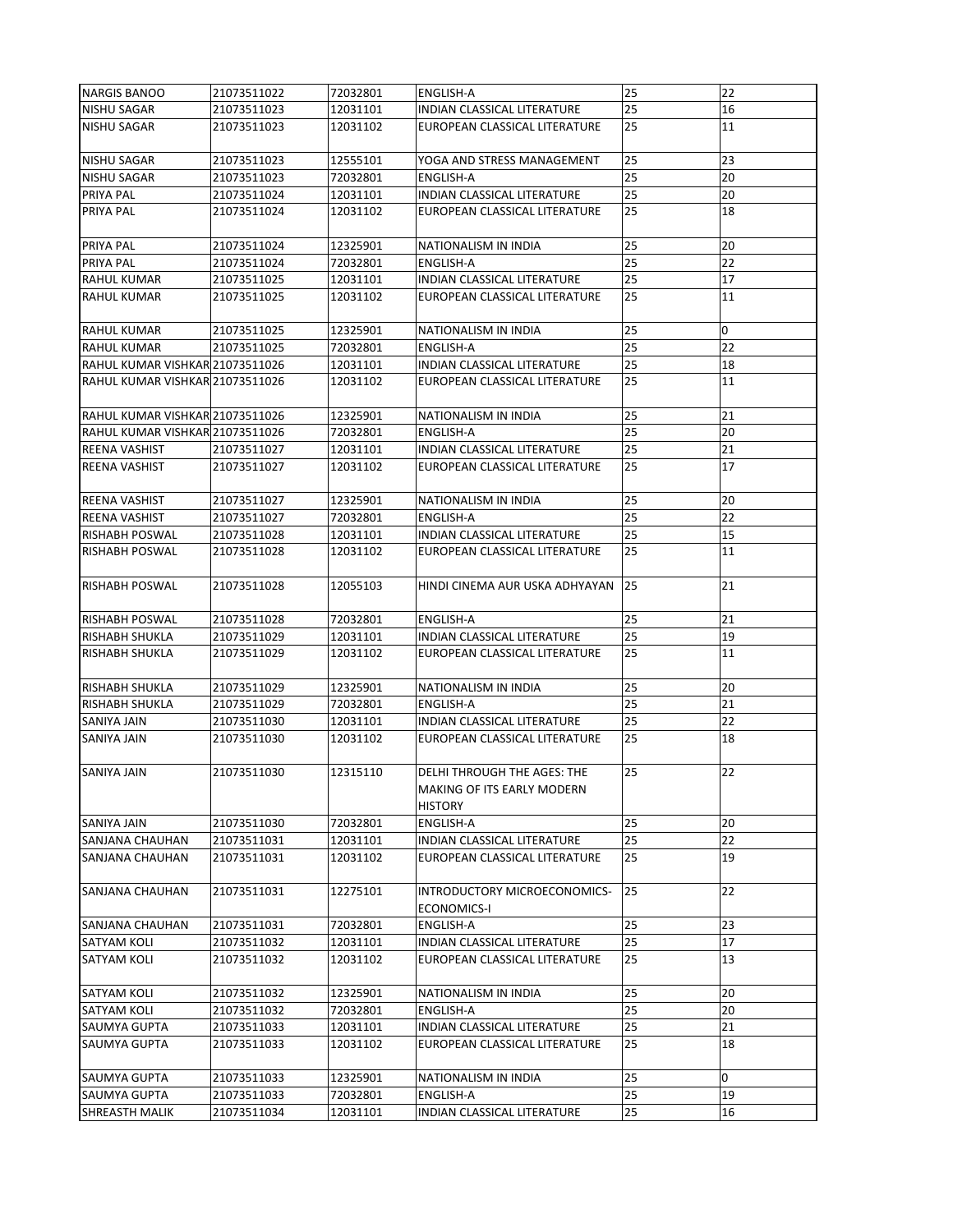| <b>SHREASTH MALIK</b>            | 21073511034 | 12031102 | EUROPEAN CLASSICAL LITERATURE                                                      | 25 | 11  |
|----------------------------------|-------------|----------|------------------------------------------------------------------------------------|----|-----|
| <b>SHREASTH MALIK</b>            | 21073511034 | 12555101 | YOGA AND STRESS MANAGEMENT                                                         | 25 | 23  |
| <b>SHREASTH MALIK</b>            | 21073511034 | 72032801 | <b>ENGLISH-A</b>                                                                   | 25 | 22  |
| <b>SHRISTI KOUL</b>              | 21073511035 | 12031101 | <b>INDIAN CLASSICAL LITERATURE</b>                                                 | 25 | 17  |
| ISHRISTI KOUL                    | 21073511035 | 12031102 | EUROPEAN CLASSICAL LITERATURE                                                      | 25 | 11  |
| <b>SHRISTI KOUL</b>              | 21073511035 | 12325901 | NATIONALISM IN INDIA                                                               | 25 | 21  |
| <b>SHRISTI KOUL</b>              | 21073511035 | 72032801 | <b>ENGLISH-A</b>                                                                   | 25 | 19  |
| <b>SHRUTI MANGLA</b>             | 21073511036 | 12031101 | <b>INDIAN CLASSICAL LITERATURE</b>                                                 | 25 | 18  |
| <b>SHRUTI MANGLA</b>             | 21073511036 | 12031102 | EUROPEAN CLASSICAL LITERATURE                                                      | 25 | 20  |
| <b>I</b> SHRUTI MANGLA           | 21073511036 | 12275101 | INTRODUCTORY MICROECONOMICS-<br><b>ECONOMICS-I</b>                                 | 25 | 21  |
| <b>SHRUTI MANGLA</b>             | 21073511036 | 72032801 | <b>ENGLISH-A</b>                                                                   | 25 | 21  |
| <b>SHUKHVINDER</b>               | 21073511037 | 12031101 | INDIAN CLASSICAL LITERATURE                                                        | 25 | 18  |
| <b>SHUKHVINDER</b>               | 21073511037 | 12031102 | EUROPEAN CLASSICAL LITERATURE                                                      | 25 | 17  |
| <b>SHUKHVINDER</b>               | 21073511037 | 12555101 | YOGA AND STRESS MANAGEMENT                                                         | 25 | 23  |
| <b>SHUKHVINDER</b>               | 21073511037 | 72032801 | <b>ENGLISH-A</b>                                                                   | 25 | 20  |
| <b>SHWETA KUMARI</b>             | 21073511038 | 12031101 | INDIAN CLASSICAL LITERATURE                                                        | 25 | 18  |
| <b>SHWETA KUMARI</b>             | 21073511038 | 12031102 | EUROPEAN CLASSICAL LITERATURE                                                      | 25 | 11  |
| <b>SHWETA KUMARI</b>             | 21073511038 | 12555101 | YOGA AND STRESS MANAGEMENT                                                         | 25 | 0   |
| <b>SHWETA KUMARI</b>             | 21073511038 | 72032801 | <b>ENGLISH-A</b>                                                                   | 25 | 23  |
| <b>SIDHANT SHARMA</b>            | 21073511039 | 12031101 | <b>INDIAN CLASSICAL LITERATURE</b>                                                 | 25 | 20  |
| <b>SIDHANT SHARMA</b>            | 21073511039 | 12031102 | EUROPEAN CLASSICAL LITERATURE                                                      | 25 | 13  |
| <b>ISIDHANT SHARMA</b>           | 21073511039 | 12325901 | NATIONALISM IN INDIA                                                               | 25 | 20  |
| <b>SIDHANT SHARMA</b>            | 21073511039 | 72032801 | <b>ENGLISH-A</b>                                                                   | 25 | 20  |
| <b>SUMIT DUBEY</b>               | 21073511040 | 12031101 | INDIAN CLASSICAL LITERATURE                                                        | 25 | 17  |
| <b>SUMIT DUBEY</b>               | 21073511040 | 12031102 | EUROPEAN CLASSICAL LITERATURE                                                      | 25 | 13  |
| <b>SUMIT DUBEY</b>               | 21073511040 | 12275101 | INTRODUCTORY MICROECONOMICS-<br><b>ECONOMICS-I</b>                                 | 25 | 20  |
| <b>SUMIT DUBEY</b>               | 21073511040 | 72032801 | <b>ENGLISH-A</b>                                                                   | 25 | 21  |
| SUSHREE SUKIRTI BHUK121073511041 |             | 12031101 | INDIAN CLASSICAL LITERATURE                                                        | 25 | 21  |
| SUSHREE SUKIRTI BHUK121073511041 |             | 12031102 | EUROPEAN CLASSICAL LITERATURE                                                      | 25 | 19  |
| SUSHREE SUKIRTI BHUK121073511041 |             | 12325901 | <b>NATIONALISM IN INDIA</b>                                                        | 25 | 21  |
| SUSHREE SUKIRTI BHUK121073511041 |             | 72032801 | <b>ENGLISH-A</b>                                                                   | 25 | 23  |
| <b>VAISHNAVI RAJ</b>             | 21073511042 | 12031101 | <b>INDIAN CLASSICAL LITERATURE</b>                                                 | 25 | 20  |
| VAISHNAVI RAJ                    | 21073511042 | 12031102 | EUROPEAN CLASSICAL LITERATURE                                                      | 25 | 20  |
| <b>VAISHNAVI RAJ</b>             | 21073511042 | 12315110 | <b>DELHI THROUGH THE AGES: THE</b><br>MAKING OF ITS EARLY MODERN<br><b>HISTORY</b> | 25 | 21  |
| VAISHNAVI RAJ                    | 21073511042 | 72032801 | <b>ENGLISH-A</b>                                                                   | 25 | 21  |
| <b>VISHAL</b>                    | 21073511043 | 12031101 | <b>INDIAN CLASSICAL LITERATURE</b>                                                 | 25 | 19  |
| <b>VISHAL</b>                    | 21073511043 | 12031102 | EUROPEAN CLASSICAL LITERATURE                                                      | 25 | 11  |
| <b>VISHAL</b>                    | 21073511043 | 12325901 | NATIONALISM IN INDIA                                                               | 25 | 21  |
| <b>VISHAL</b>                    | 21073511043 | 72032801 | <b>ENGLISH-A</b>                                                                   | 25 | 23  |
| <b>ANANNYA CHAUHAN</b>           | 21073511044 | 12031101 | <b>INDIAN CLASSICAL LITERATURE</b>                                                 | 25 | 19  |
| ANANNYA CHAUHAN                  | 21073511044 | 12031102 | EUROPEAN CLASSICAL LITERATURE                                                      | 25 | 20  |
| IANANNYA CHAUHAN                 | 21073511044 | 12315110 | DELHI THROUGH THE AGES: THE<br><b>MAKING OF ITS EARLY MODERN</b><br><b>HISTORY</b> | 25 | lo. |
| ANANNYA CHAUHAN                  | 21073511044 | 72032801 | ENGLISH-A                                                                          | 25 | 23  |
| <b>RISHABH SHUKLA</b>            | 21073511045 | 12031101 | INDIAN CLASSICAL LITERATURE                                                        | 25 | 19  |